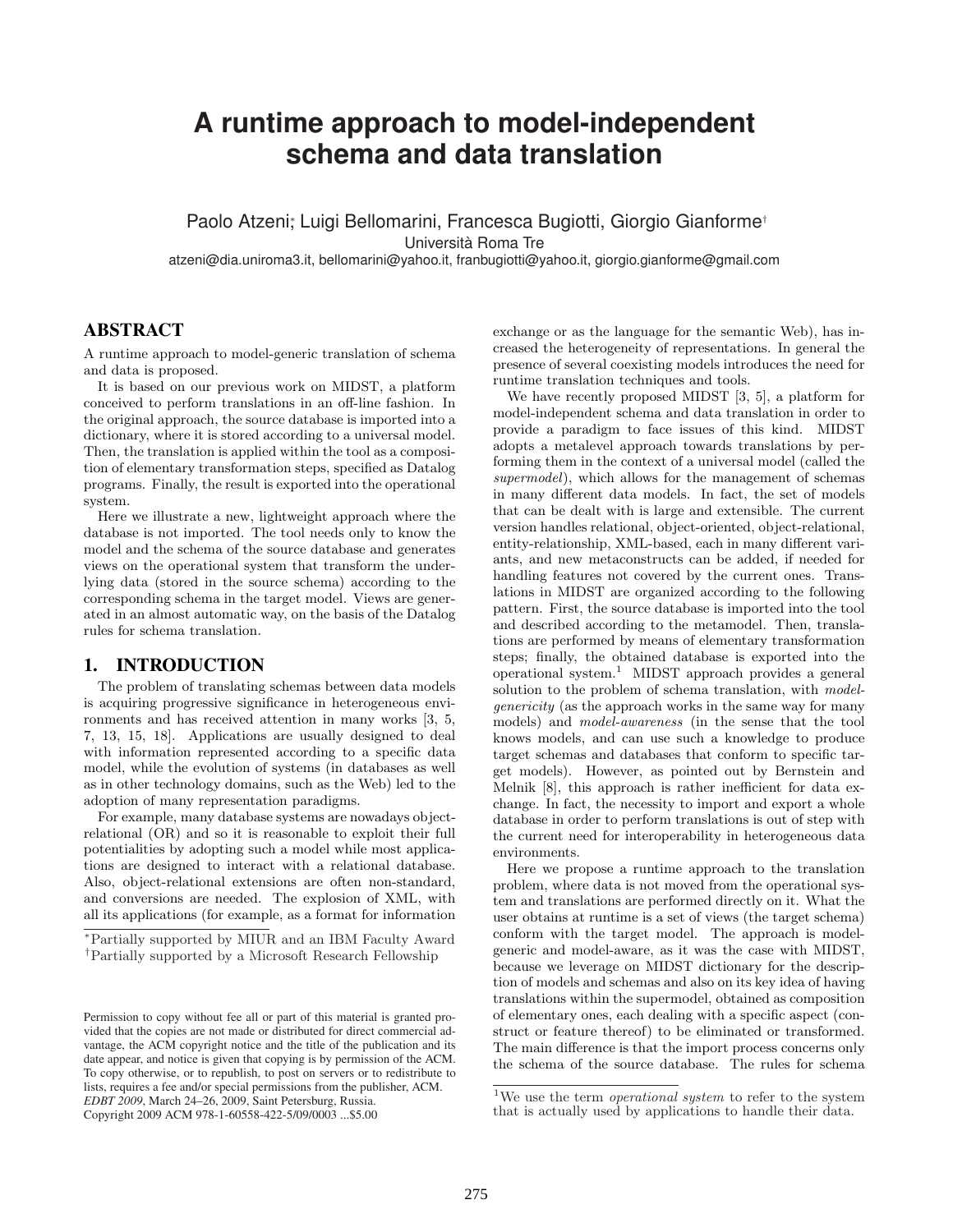translation are here used as the basis for the generation of views in the operational system. In such a way data is managed only within the operational system itself. In fact, our main contribution is the definition of an algorithm that generates executable data level statements (view definitions) out of schema translation rules.

A major difference between an off-line and a runtime approach to translation is the following. For an off-line approach, as translations are performed within the translation tool (MIDST in our case), the language for expressing translations can be chosen once, for all models. A significant difficulty is in the import/export components, which have to mediate between the operational systems and the tool repository, in terms of both schemas and data. In fact, in the development of MIDST, a lot of effort was devoted to import/export modules, whereas all translations were developed in Datalog. In a runtime approach, the difficulties with import/export are minor, because only schemas have to be moved, but the translation language depends on the actual operational systems. In fact, if there is significant heterogeneity, then stacks of languages may be needed (involving for example, SQL, SQL/XML, XQuery). Also, different dialects of the various languages may exist, and our techniques need to cope with them.

In order to cope with the heterogeneity of the involved languages, we propose an approach that, after a preliminary abstract representation, first generates views organized according to the constructs in the target model, but independent of the specific languages, and then actually concretizes them into executable statements on the basis of the specific language supported by the operational system.

In this paper we provide a general solution to the language independent step, whereas for the final one we concentrate on SQL, with respect to a set of models that include many variations of the object-relational and of the relational one. As a running example, we will see how relational views can be generated to access an object-relational schema with references and inheritance.

Section 2 is an overview of the work and the organization of the rest of the paper is described at the end of it.

## 2. OVERVIEW

The goal of a tool for schema and data translation is to provide support to the adoption of a wide family of heterogeneous data models. In a runtime perspective, this means that application programs, designed to interact with a specific data model  $M_t$ , would be allowed to work with another data model  $M_s$  in a transparent way. The tool we propose supports this feature by translating the schemas of  $M_s$  (which actually contain the data of interest for the programs) in terms of views of model  $M_t$ . Then, the application programs would use these views to access data organized according to  $M_s$ .

The starting point for this work is MIDST [3, 5], a platform for model-independent schema and data translation based on a metalevel approach over a wide range of data models. In MIDST the various data models are described in terms of a small set of basic constructs. Schemas of the various models are described within a common model, the supermodel, which generalizes all of them, as it involves all the basic constructs. Translations refer to the basic constructs and are performed within the supermodel. In the current implementation, they are specified in Datalog.



Figure 1: The runtime translation procedure

As we said in the introduction, in the previous work on MIDST, translations are dealt with in an off-line fashion, meaning that the import of both schema and data into MIDST is needed as well as an export of the result. In this paper we describe an enhanced version of our platform that enables the creation of executable statements generating views in the operational system.

Let us illustrate our approach, by following the main steps it involves, with the help of Figure 1:

- 1. given a schema  $S_s$  (of a *source* model  $M_s$ ) in the operational system, the user (or the application program) specifies a *target* model  $M_t$ ;
- 2. schema  $S<sub>s</sub>$  (but not the actual data) is imported into MIDST, and specifically in its dictionary, where it is described in supermodel terms;
- 3. MIDST selects the appropriate translation  $\mathcal T$  for the pair of models  $(M_s, M_t)$ , as a sequence of basic ones available in its library;
- 4. the schema-level translation  $\mathcal T$  is applied to  $S_s$  to obtain the target schema  $S_t$  (according to the target model  $M_t$ ;
- 5. on the basis of the schema-level translation rules in  $\mathcal T$ , the tool generates views over the operational system, in three phases: first it generates an abstract description of views that specify schema  $S_t$  (and so conform to model  $M_t$ ) in terms of the elements of the source schema in  $S_s$ ; then, it translates these abstract descriptions into system-generic SQL-like view definitions; finally, it compiles statements that define the actual views in the specific language available in the operational system.

Let us observe that steps 1-4 appear also in the previous version of MIDST, whereas 5 is completely new, in all its phases, and clearly significant.

As a running example, consider the following. Assume we have an environment where application programs are designed to interact with relational databases while we have an actual database on the operational system based on the object-relational  $(OR)$  model, with the following features:<sup>2</sup>

<sup>&</sup>lt;sup>2</sup>This is just a possible version of the OR model, and our tool can handle many others.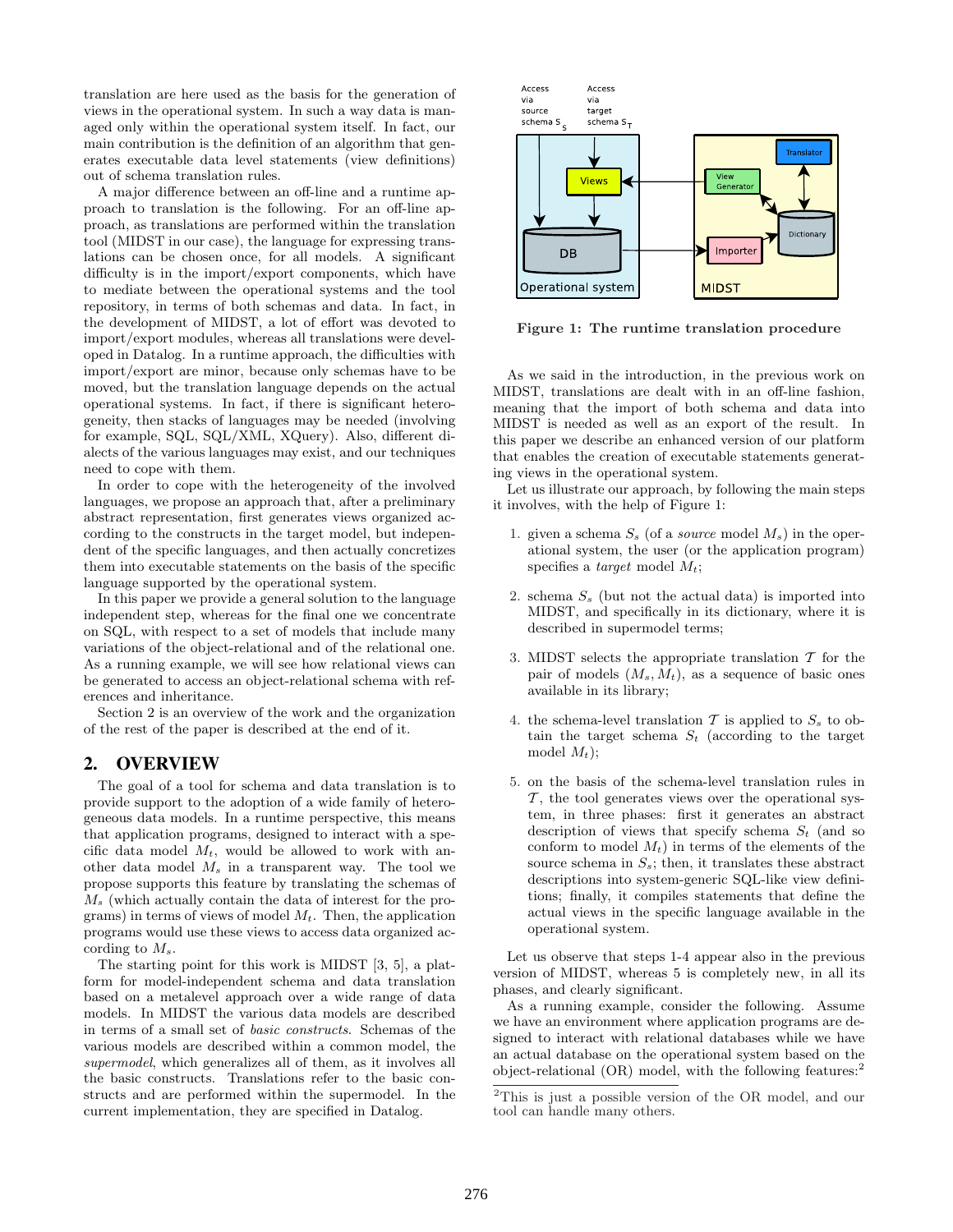tables, typed tables, references between typed tables and generalizations over typed tables. In this scenario, our tool generates relational views over the object-relational schema, which can be directly used by application programs.

A concrete case for this example involves the OR schema sketched in Figure 2. The boxes are typed tables: employee (EMP) is a generalization for engineer (ENG) and department (DEPT) is referenced by employee.



Figure 2: A simple object-relational schema

The goal of the runtime application of MIDST is to obtain a relational database for this, such as the one that involves the following tables:<sup>3</sup>

```
EMP (EMP OID, lastname, DEPT OID)
DEPT (DEPT<sub>-OID</sub>, name, address)
ENG (ENG OID, school, EMP OID)
```
Given the schema in Figure 2, our tool first imports it in its dictionary. Then, given the specification of the target model (the relational one), it selects an appropriate schemalevel translation, which is a sequence of basic translations, each specified by means of a Datalog program. In this case, the schema-level translation should perform the following tasks: it first eliminates the generalizations (in the example, the one between ENG and EMP) and then transforms the typed tables (all tables in the source) into value-based tables. As we will see in the next section, in MIDST this would be done in four steps, with a first Datalog program for the elimination of generalizations and a fourth one for the transformation of typed tables into value-based ones, preceded by two auxiliary ones, for the introduction of keys and the replacement of references with foreign keys. The major task of our new version of the tool is the generation of a set of view statements for each of these Datalog programs.

The following is a sketch of a view definition generated in the first step.

```
CREATE VIEW ENG_A ...
AS (SELECT ... SCHOOL, ... EMP_OID
   FROM ENG
   );
```
It extends ENG (denoted as ENG<sub>A</sub> to distinguish the new version from the original one) with a supplementary attribute, EMP OID. It implements a strategy for the elimination of generalizations, where both the parent and child typed tables are kept, with a reference from the child to the parent. In the technical sections of the paper we will see how we produce views of this kind and we will show the missing details.

The remainder of the paper is organized as follows. In Section 3 we briefly present the original version of MIDST, specifically we introduce some useful details on how schemalevel translations are performed within the platform. In Section 4 we illustrate the whole process of runtime translation, explaining how views are generated out of schema-level rules by describing concrete cases of application. Then, in Section 5 we formally present the algorithm for the generation of views from schema-level translations. In Section 6 we discuss some related work; finally in Section 7 we draw our conclusions.

## 3. TRANSLATIONS IN MIDST

Let us now introduce some of MIDST main features, as needed for the subsequent discussion. MIDST is based on the idea that the constructs of the various models correspond to a limited set of types of constructs and it is therefore possible to define a "universal model", called the supermodel, that includes, up to renaming, all the constructs of interest. Each model, then, is a specialization of the supermodel, and each schema in any model is also a schema in the supermodel. Therefore, translations from a model to another can be performed within the supermodel.

Figure 3 (taken, with minor variations, from [5]) reports a list of MIDST generic constructs and shows examples of their use in most common models. Each construct has a name, a set of properties (which allow the specification of variants and details) and a set of references (which allow constructs to refer to one another). Each construct is provided with a unique identifier and references are then based on these identifiers.

Let us illustrate the main constructs by means of the running example, the object-relational schema of Figure 2. Each of the typed tables (EMP, ENG, and DEPT) is seen as an Abstract in the supermodel. Then, each column of the typed tables (school for ENG, lastName for EMP, name and address for DEPT) is a Lexical and is related to the corresponding Abstract. Something similar happens for reference fields, so dept is an AbstractAttribute of EMP, and for generalizations, where we say that ENG is a child of EMP.

Each translation in MIDST is encoded as a Datalog program, which is a set of Datalog rules. For example, the following rule translates an Abstract (a typed table in an OR model) into an Aggregation (a simple table):

```
Aggregation ( OID: SK1(oid),
        Name: name )
<- Abstract ( OID: oid,
        Name: name );
```
Notice the adoption of the Skolem functor, denoted by "SK" in the example, which, given the OID of an Abstract, yields a corresponding OID for an Aggregation. We use Skolem functions to generate new identifiers for constructs given a set of input parameters as well as for referring to them whenever needed, given the same set of parameters. Skolem functions are injective. For a given target construct many functors can be defined (denoted by numeric suffixes in the examples), each taking different parameters in dependence on the source constructs the target one is generated from. As a consequence, in order to guarantee the uniqueness of the OIDs, for a given construct the ranges of the Skolem functions defined over it are disjoint.

Indeed, complex translations require several Datalog programs to specify the transformation of each construct. In

<sup>3</sup>As it is well known, there are various ways to map generalizations to tables, and this is one of them.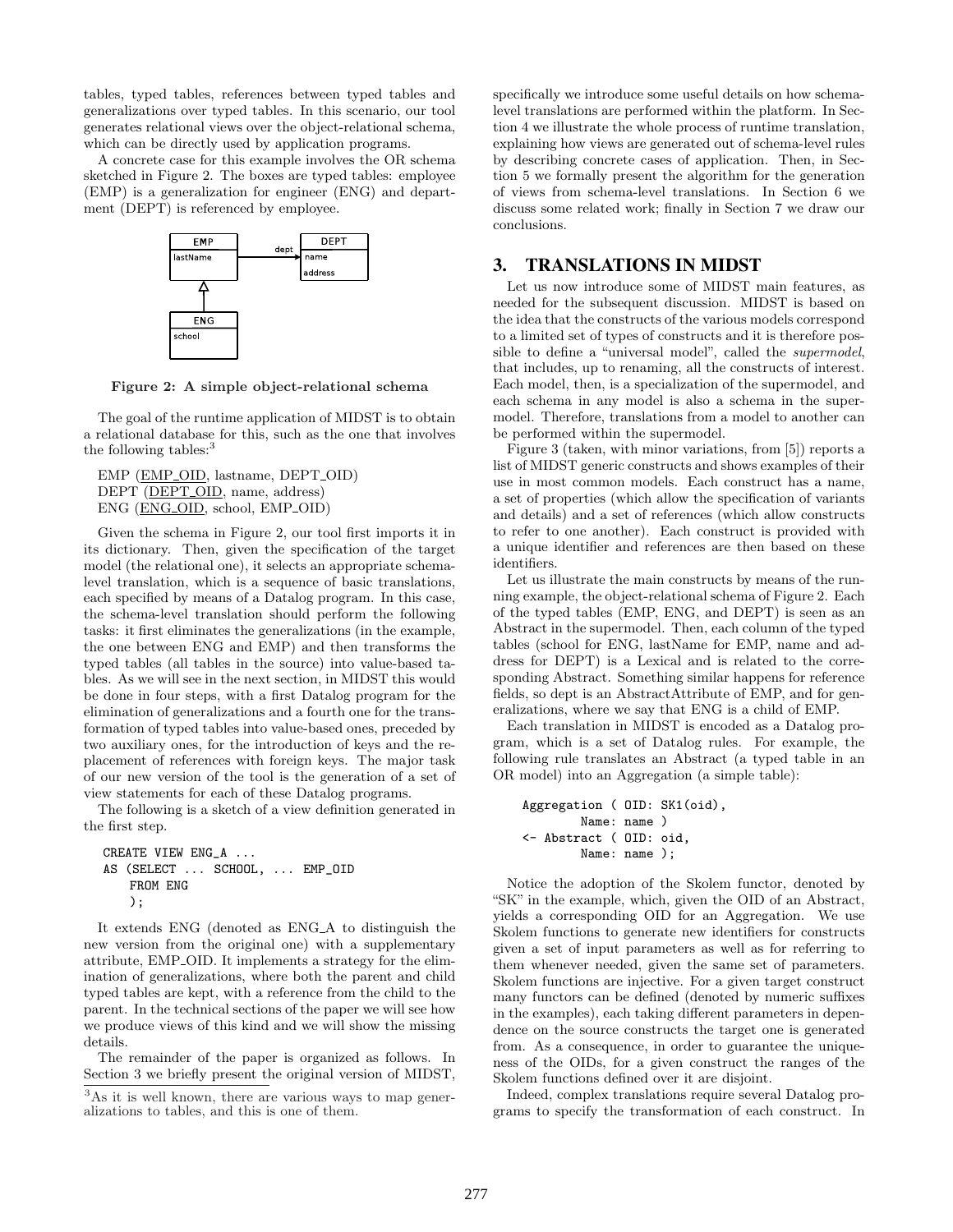| Metaconstruct                | Relational  | Object-relational | ER                       | <b>XSD</b>      |
|------------------------------|-------------|-------------------|--------------------------|-----------------|
| Abstract                     |             | typed table       | entity                   | root element    |
| Lexical                      | column      | column            | attribute                | simple element  |
| BinaryAggregationOfAbstracts |             |                   | binary relationship      |                 |
| AbstractAttribute            |             | reference         |                          |                 |
| Generalization               |             | generalization    | generalization           |                 |
| Aggregation                  | table       | table             | -                        |                 |
| ForeignKey                   | foreign key | foreign key       | $\overline{\phantom{0}}$ | foreign key     |
| <b>StructOfAttributes</b>    |             | structured column |                          | complex element |

Figure 3: Simplified representation of MIDST metamodel

MIDST we provide translations among every model of Figure 3 [5].

We adopt a modular approach and decompose translations into simple steps. MIDST includes an inference engine that, given a source and a target model, detects the needed translation steps.

Each step is encoded by a Datalog program and represents an elementary transformation that must be performed. This keeps the level of detail relatively simple and supports significant reuse of rules. Therefore we can concentrate on simple steps. It is important to point out that each step returns a coherent schema as a result; that schema is then used by other steps to perform further phases of the whole translation.

With reference to our running example, let us take into account the translation from the version of the OR model we are considering towards a classical relational model. In MIDST [3, 5] this could be done as a process in four main phases: elimination of hierarchies (step A), generation of identifiers for the typed tables without them (step B), elimination of reference columns (step C) and transformation of typed tables into tables (step D).

The general approach to translation is that of copying, with a simple "copy rule," all the constructs that are not modified. For example, in order to copy an Abstract, we need to specify the *copy-abstract* rule  $(R_1)$ :

```
R_1 Abstract ( OID: SKO(oid),
             Name: name )
     <- Abstract ( OID: oid,
             Name: name );
```
When actual transformations are needed, rules are more complex.

As for step A, there are various ways to eliminate generalizations. Let us refer to the one that maintains both the parent and the child typed tables and connects them with a reference. This requires that we copy all typed tables with their columns and then add a new column for each child typed table with a reference to the respective parent typed table.

In terms of MIDST constructs, this means that for each Generalization between two Abstracts, an AbstractAttribute (a reference column) referring to the parent Abstract must be added to the child Abstract. The Datalog rule implementing this last step is the following (in the following denoted as  $R_4$ , or  $elim\text{-}gen)$ :

```
R_4 AbstractAttribute (
         OID: SK2(genOID, parentOID, childOID),
         Name: name,
```
isNullable: "false", abstractOID: SK0(childOID), abstractToOID: SK0(parentOID) ) <- Generalization ( OID: genOID, parentAbstractOID: parentOID, childAbstractOID: childOID ), Abstract ( OID: parentOID, Name: name );

In order to obtain a coherent schema we also need to copy all the constructs in the schema, other than generalizations. This is done by the copy-abstract rule  $(R_1)$  we have seen above, together with similar ones for the other constructs, copy-lexical  $(R_2)$  and copy-abstractAttribute  $(R_3)$ .

Step B is needed because, as opposed to what happens for relational tables, it is not guaranteed that typed tables (in the OR model) have key attributes. However, in order to transform references into value-based correspondences (subsequent step C), keys are a precondition. The following Datalog rule (where the "!" character denotes a negation) implements this strategy: for each Abstract without any identifier, it generates a new key Lexical for it  $(R_5)$ .

```
R<sub>5</sub> Lexical ( OID: SK3(absOID),
             Name: name + "_OID",
              IsNullable: "false",
              IsIdentifier: "true",
              type: "integer",
              abstractOID: SK0(absOID) )
     <- Abstract ( OID: absOID,
             Name: name ),
        ! Lexical (
              IsIdentifier: "true",
              abstractOID: absOID );
```
As in the previous step, we need copy rules for the various constructs in the model (the same as above,  $R_1$ ,  $R_2$ ,  $R_3$ ).

Step C replaces reference columns with value-based ones and connects them to the target table with a referential integrity constraint. The following rule specifies this: for each AbstractAttribute (reference) it replicates the key Lexicals of the referred typed table into the referring one  $(R_6)$ .

```
R_6 Lexical ( OID: SK4(oid,lexOID),
             Name: lexName,
             isIdentifier: "false",
             Type: type,
             abstractOID: SK0(absOID) )
     <- AbstractAttribute ( OID: oid,
             abstractOID: absOID,
```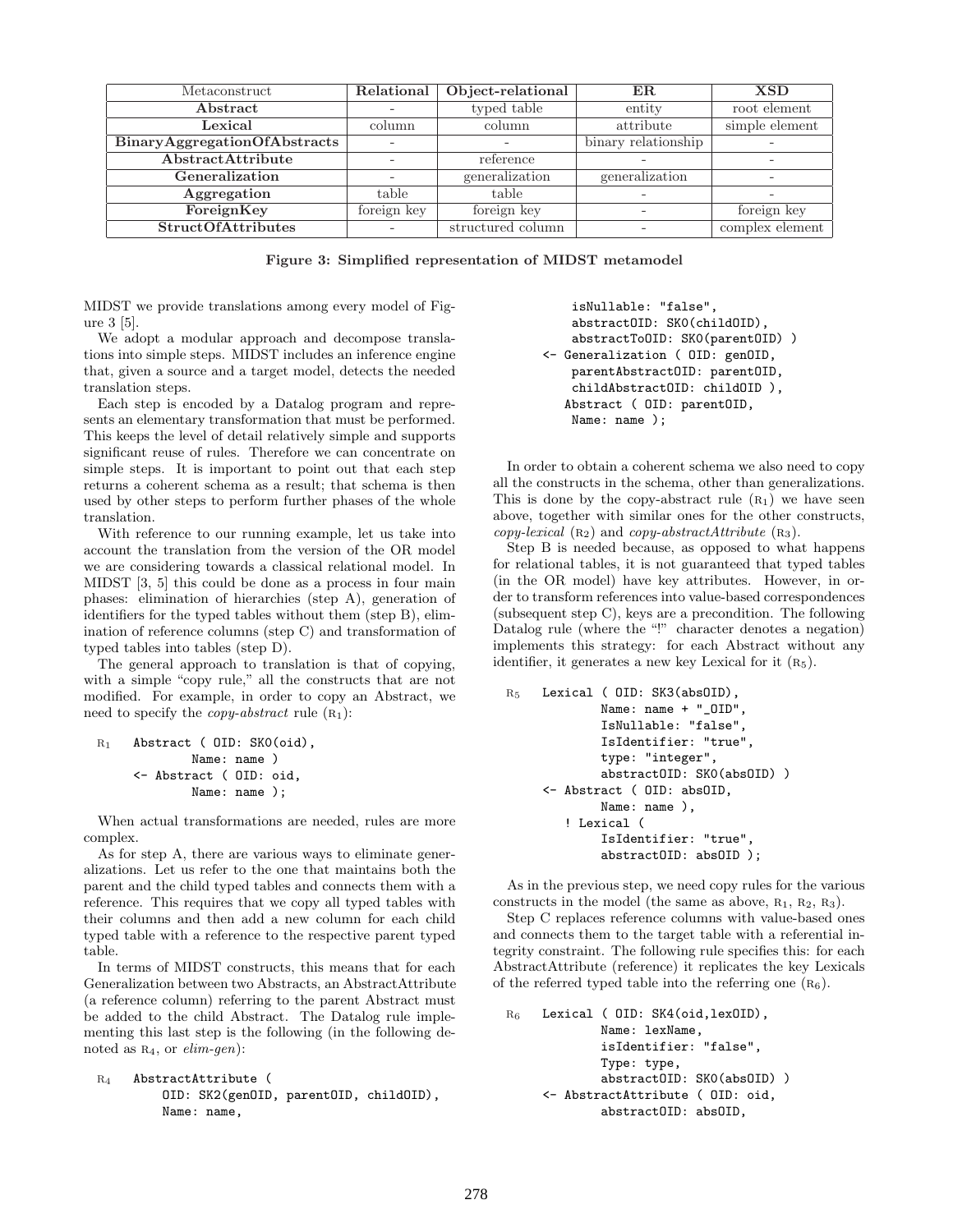```
abstractToOID: absToOID),
Lexical ( OID: lexOID,
     Name: lexName,
     abstractOID: absToOID,
     IsIdentifier: "true",
     Type: type );
```
Here we just need the application of two copy rules  $(R_1)$ and  $R_2$ ).

Finally, in step D, typed tables are eliminated and this is simply performed by two Datalog rules. The first translates Abstracts into Aggregations  $(R_7)$ , the second transforms LexicalOfTypedTables into LexicalOfTables  $(R_8)$ .

With respect to the running example of Figure 2, we have the following: step A eliminates the hierarchies, hence connects ENG to EMP with a reference. Step B creates an identifier for each of the typed tables, EMP, ENG and DEPT. In step C references are translated into value-based correspondences: the identifier of EMP is copied into ENG and the identifier of DEPT is copied into EMP. Finally step D performs the actual translation of EMP, ENG and DEPT into tables. The final result is indeed the relational schema we have already seen in Section 2:

EMP (EMP\_OID, lastname, DEPT\_OID) DEPT (DEPT\_OID, name, address) ENG (ENG OID, school, EMP OID)

## 4. GENERATING VIEWS

In this section, we discuss the major ideas of our approach to the generation of views for runtime translations. Then, in the next section we will discuss the details in terms of a complete algorithm.

#### 4.1 The general approach

The core goal of the procedure is to generate executable statements defining views. This is obtained by means of an analysis of the Datalog schema rules. The analysis gives a system-generic statement. A system-generic statement is a view defined by means of a SQL-like language that could be translated into another language (e.g. SQL, SQL/XML, XQuery) in order to be executed by the operational system.

A key idea in the procedure is a classification of MIDST metaconstructs according to the role they play. There are three categories: container constructs, content constructs and support constructs. Containers are the constructs that correspond to sets of structured objects in the operational system (i.e. Aggregation and Abstract corresponding to tables and typed tables respectively). Content constructs represent elements of more complex constructs, $4$  such as columns, attributes or references: usually a field of a record (i.e. Lexical and AbstractAttribute) in the operational system. Support constructs do not refer to data-memorizing structures in the system, but are used to model relationships and constraints between them in a model-independent way. Examples are Generalizations (used to model hierarchies) and ForeignKeys (used to specify referential integrity constraints).

Our Datalog translation rules, in turn, can be classified according to the construct their head predicate refers to.

Therefore we have *container*- (for example, rules  $R_1$  and  $R_7$ ) in Section 3), content- (all other rules in Section 3) and support-generating rules.

Exploiting the above observations, the procedure defines a view for each container construct, with fields that derive from the corresponding content constructs. Instead, as support constructs do not store data, they are are not used to generate view elements (while they are kept in the schemas). More precisely, given a Datalog schema rule  $H \leftarrow B$ , if H refers to a container construct, we will generate one view for each instantiation of the body of the rule. If  $H$  refers to a content, we need to define a field of a certain view. The head predicates of content-generating rules handle one OID, while the heads of container-generating ones deal with more OIDs. In fact, the role corresponds to an intrinsic structural difference between constructs. While containers have only one OID (which identifies the construct), contents have at least two OIDs: one identifying the field itself and one relating it to the owner container (other OIDs may be needed when fields refer to complex construct, as it happens for AbstractAttribute).

Two major issues in the procedure are the provenance of data (that is, where to derive the values from or how to generate them) for the single field and the appropriate combination of the source constructs (which, from a relational point of view, is equivalent to a join). In Subsection 4.2 we describe possible approaches to the former and conclude the illustration of the informal procedure by presenting examples of SQL statements in case we only deal with one source construct (all attributes refer to it); then we will abandon this assumption and comment on more general cases in which several source constructs must be combined (Subsection 4.3).

We will show the procedure informally with reference to the running example while technical details will be dealt with in Section 5.

Let us discuss step A in the example. The only containergenerating rule is  $R_1$ , which copies all the typed tables, hence we generate a view for each typed table of the operational system: EMP\_A, ENG\_A and DEPT\_A. $^5$ 

The other rules are content-generating. Rules  $R_2$  and  $R_3$ , copy Lexicals (simple fields) and AbstractAttributes (references), respectively. From rule  $R_2$ , the procedure infers the owner view, name, and type for each field. For AbstractAttributes the procedure works likewise (rule  $R_3$ ) with the addition that it has to handle the values encoding the references between constructs in an object-oriented fashion.

The goal of step A is the elimination of hierarchies; rule  $R<sub>4</sub>$  maintains both the parent and the child and connects the constructs with a reference. Here the problem of data provenance for fields is evident: while in rules  $R_2$  and  $R_3$ the values are copied from the source fields, in rule  $R<sub>4</sub>$  an appropriate value that links the child table with the parent one has to be generated.

Let us now extend the same reasonings to the non-copying rules of the other steps.

In step B we generate a key attribute for each typed table using rule  $R_5$ . It is a content-generating rule since it generates a key Lexical for every Abstract without an identifier. Hence we add another field to the views that correspond to those Abstracts.

<sup>4</sup>For the sake of simplicity in the examples we will refer only to flat models and hence we do not consider contents of contents.

<sup>5</sup>We use the suffix to distinguish the versions of tables and views in the various steps.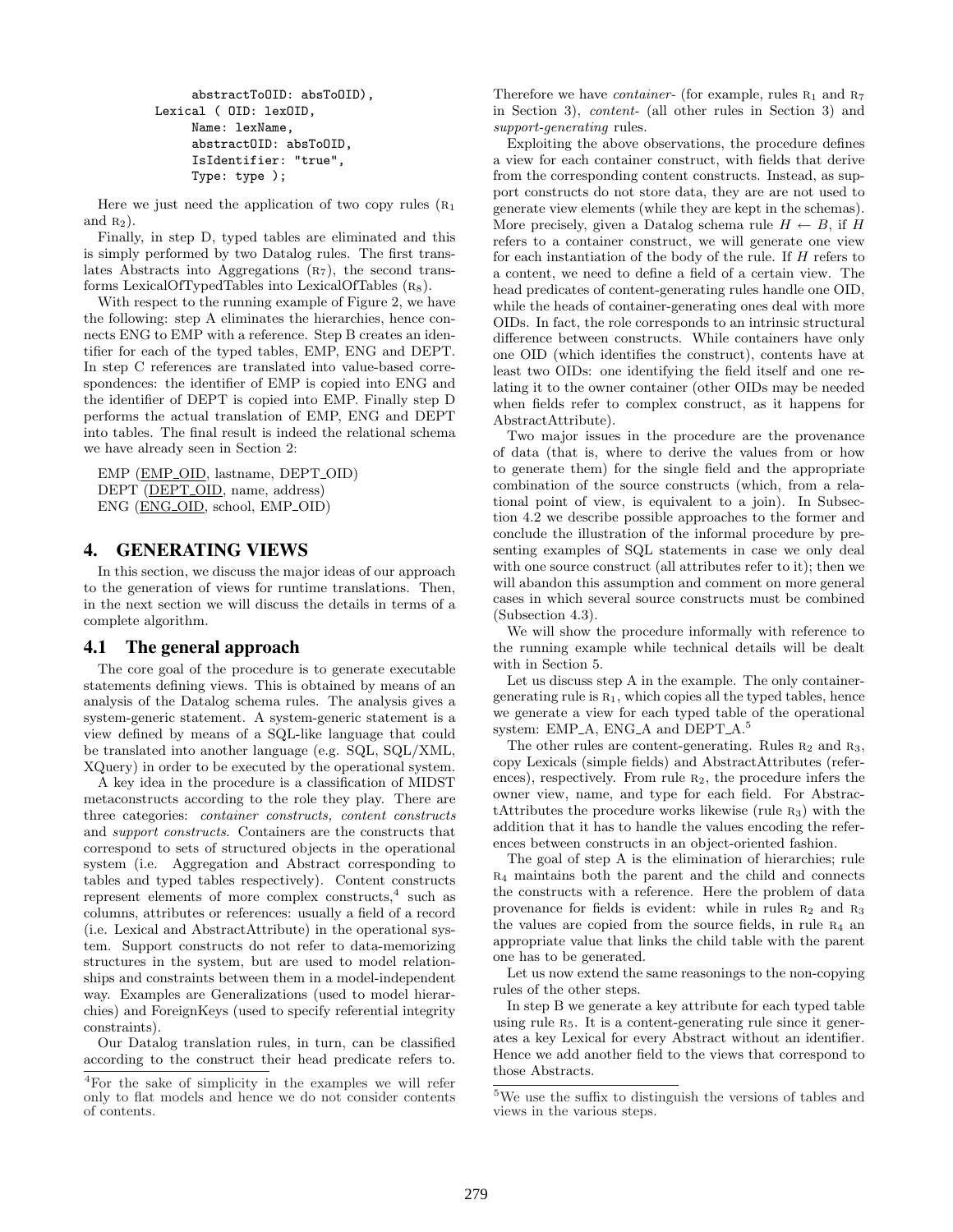Once step B has guaranteed the presence of a key, in step C we translate references into value-based (foreign-key) correspondences.<sup>6</sup> Rule  $R_6$  recalls the need to copy the identifier values of the referred construct into the referring one in order to allow for the definition of value-based correspondences. It implies the addition of a new field to the view that corresponds to the referring Abstract.

Step D is simpler, the only transformation involves turning typed tables into tables once they do not have any generalizations nor references and the presence of identifiers is guaranteed. The issue is then limited to the internal representation of views handled by the operational system. Many systems distinguish between views and typed views, then all we need is to handle this distinction.

This procedure does not depend on the specific constructs nor on the operational system or language. It is not related to constructs because we only rely on the concepts of container and content to generate statements. Other constructs may be added to MIDST supermodel without affecting the procedure: it would be sufficient to classify them according to the role they play (container, content, support). Moreover, it is not related to the operational system constructs or languages since the statements are designed as system-generic. A specification step, exploiting the information coming from a negotiation between MIDST and the operational system, will be then needed to generate system-specific statements. Furthermore, this approach is extensible because we might also consider (as we will see shortly) adding *annotations* to functors whenever conditions get more complex and in order to handle specific cases. The procedure is not bound to a single language and the generation of statements could involve the integration of several dialects fetching data from heterogeneous sources. This would not increase the complexity of the analysis nor the system-generic statements.

#### 4.2 The provenance of field values

In this subsection we consider the problem of the data provenance of the single field. It means that the procedure needs to know either a source field to derive a value from or a generation technique. We devised an automatic procedure that, for a given rule, collects information about the provenance of values by analyzing the parameters of the Skolem functor used in the head of the rule.

In case it has only one parameter, the OID of another field, then the value comes from the instance of the construct having that OID. This is what happens in steps A, B and C whenever a Lexical is copied (rule  $R_2$ ). Similarly, if the Skolem functor has more than one parameter and one of them refers to a field, then a source construct can be individuated as well.

Instead, if none of the functor parameters refers to a content (it only deals with container or support constructs), the result value has to be generated somehow. This is exactly what happens in steps A, B and C with rules  $R_4$ ,  $R_5$  and  $R_6$ respectively.

These cases can be handled automatically as well. We introduced solutions that are based on annotations which specify value generation techniques. Here we present an informal description of this approach to give an intuition of the adopted strategy while technical details will be pursued in Section 5. In rule  $R_4$ , the functor generates the OID for a reference field (AbstractAttribute) from the OID of a Generalization (a support construct)

In order to obtain a reference from the child table to the parent it is possible to use the tuple  $OID<sup>7</sup>$  as value for the reference field. A reason for this choice is the fact that every instance of a child typed table is an instance of the parent table too. Then for each tuple of the child container there is a corresponding tuple in the parent one with a restricted set of attributes, but with the same tuple OID. Therefore the reference can be made by means of an appropriate casting of this OID.

The following system-generic SQL-like statement is generated for the elimination of hierarchies (step A) in the running example. ENG participates in a Generalization with EMP, so the rule copies its attributes and adds the values for the field referencing the parent EMP by casting the tuple OID.

```
CREATE VIEW ENG_A ...
AS (SELECT ... SCHOOL, REF(ENG_OID) AS EMP_OID
   FROM ENG
   );
```
In rule  $R_5$ , the functor generates the OID for a Lexical from the OID of an Abstract therefore it conveys the fact that the value of the field corresponding to that Lexical derives from a container. A possible strategy would involve the transformation of the tuple OID into a value for this field. This solution would guarantee the presence of a unique identifier.

In rule  $R_6$ , the functor indicates that the value of the field derives both from the AbstractAttribute and the Lexical. Whenever a Lexical is involved in the provenance of a value, such value comes from it independently of the other involved constructs.

#### 4.3 Combining source constructs

On the basis of the discussion in the previous subsection, it turns out that for each field in a view, we have either a provenance or a generation. Provenance can refer to different source constructs, in which case it is needed to correlate them. In database terms, a correlation intuitively corresponds to a join. However, in practice, this need not be the case. If two fields can be accessed from the same container it is wise to do it and to avoid joins. For instance if a construct C has a reference to a construct D and the fields c of C and d of D must be fetched, one can use that reference to get both the values from C without using the join operator. Moreover, a simpler variant is possible if all the fields of a given view derive from the same container, as it happens in all the steps of our example.

In our paradigm, the information about the join conditions are encoded in the Skolem functors. In fact we handle typed functors that generate OIDs for specific constructs given the OIDs of a fixed set of constructs. Therefore we may state that for a given set of contents, each of which is derived through the application of a Skolem functor on other

 $6$ Notice that we refer to foreign-key values, as we use them, but not to foreign-key constraints because they are not usually meaningful in views.

<sup>&</sup>lt;sup>7</sup>In OR systems, every typed table usually has a supplementary field, OID, treated as a unique identifier which can be used to base reference mechanisms on. Notice that this OID is not related to the OID used in MIDST which identifies the constructs.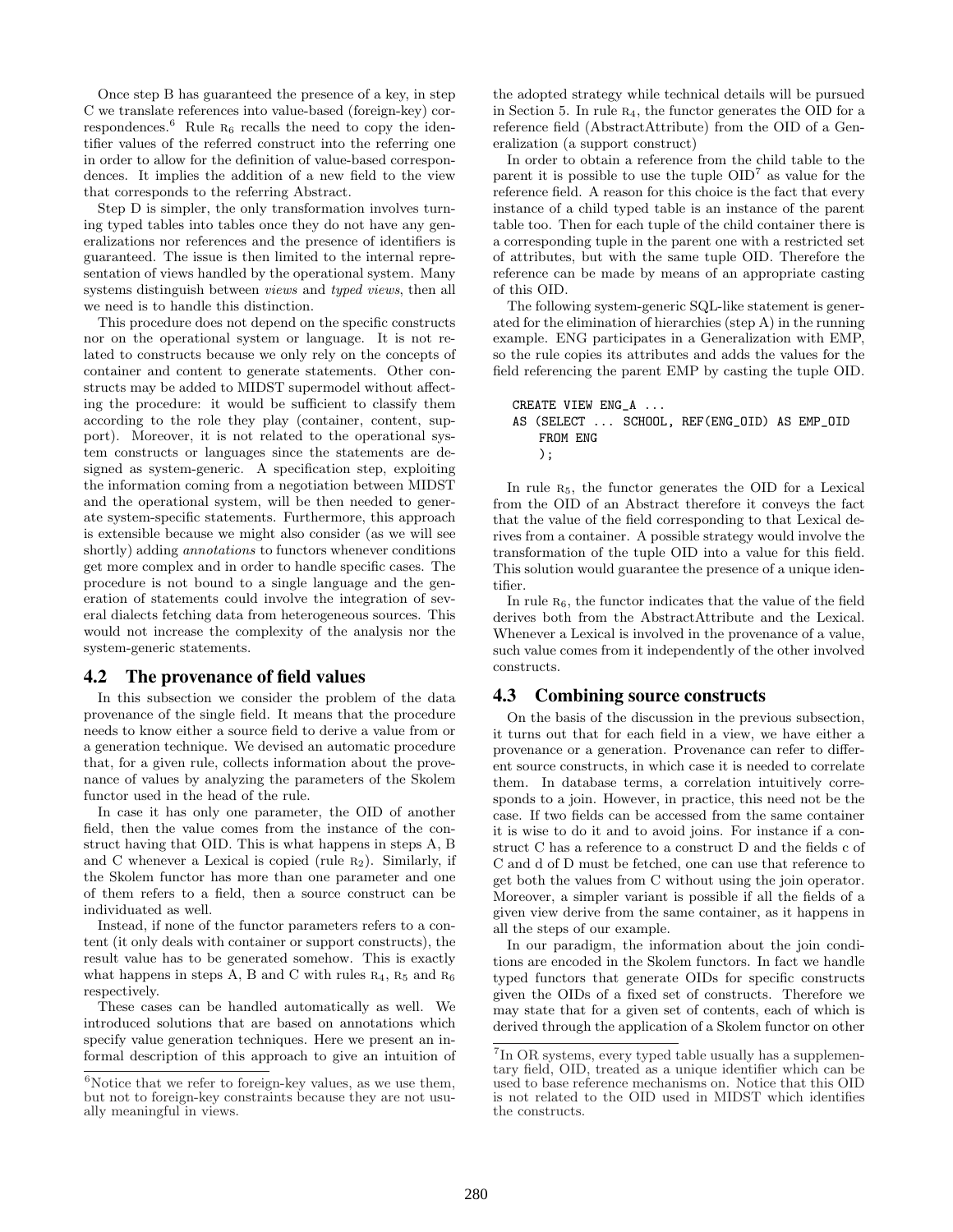constructs, the collection of all the used functors encodes the join conditions.

For instance, consider another way of eliminating generalizations: copying the child attributes into the parent and deleting the child; obviously the parent will preserve its original attributes as well. We would have a content-generating rule for the parent, copying Lexicals from the child to the parent itself with the Skolem functor SK2.1(genOID, parentOID, childOID, lexOID). Conversely, Lexicals from the source parent will be copied to the target one by means of the functor SK5(lexOID). SK2.1 relates a Generalization (support construct) and two Abstracts (containers) and generates a new OID for the Lexical whose OID is lexOID. More simply, SK5 generates OIDs for Lexicals given the OID of another Lexical.

The specific set of content-generating functors ({SK2.1, SK5}) encodes the fact that we have a left join on OID basis in such a way that all the instances of the parent that are also instances of the child, appear in the result view as a single tuple. Moreover the left join guarantees the inclusion of the tuples coding instances of the parent that do not belong to the child.

In the running example we have EMP; according to the lastly mentioned strategy, it has to be merged with its child ENG. The general procedure establishes the presence of a join and the specific pattern for the set {SK2.1, SK5} encodes the conditions.

```
CREATE VIEW EMP_A (..., LASTNAME, SCHOOL)...
AS (SELECT ... EMP.LASTNAME, ENG.SCHOOL
   FROM EMP LEFT JOIN ENG
   ON (CAST (EMP.OID AS INTEGER) =
       CAST (ENG.OID AS INTEGER))
   );
```
Notice that, in this statement, the pattern bases joins on the sharing of tuple OIDs which takes place between parent and child instances.

As mentioned before, there might be cases in which fields of different containers can be accessed by just referring to a single container by means of references. This is what happens in step C where the values for the fields in the referring typed table, must be derived from the key fields in the referred one (rule  $R_6$ ). The following statement is among the ones generated for step C: EMP has references towards DEPT (which does not appear in the statement) via the field dept and DEPT OID is the identifier for DEPT added in rule  $R_5$ . Then, we need to copy DEPT\_OID values into a field of EMP according to the semantics of the rule. It is clear that there are two sources: EMP and DEPT. However DEPT OID can be accessed via dept, therefore the join between the two containers is not needed.

```
CREATE VIEW EMP_C ...
AS (SELECT ... LASTNAME,
               dept->DEPT_OID AS DEPT_OID
   FROM EMP_B
   );
```
So, source constructs are handled in a lightweight way: joins are avoided by exploiting dereferencing (as in the example) when such a feature is supported by the operational system. Otherwise, when they are necessary, their treatment is globally encapsulated in Skolem functors that relate constructs in a strongly-typed fashion. In general, we can provide a different combination of Skolem functors for each needed join condition. The concept is that we exploit functor expressivity and strong typedness to understand how to combine the containers of the different fields.

# 5. THE VIEW-GENERATION ALGORITHM

Let us now discuss with some detail the algorithm we adopt to generate views at runtime from Datalog rules encoding schema-level translations.

The algorithm takes in input a schema-level translation expressed as a set of Datalog rules, a classification for the involved constructs (support, container and content), and generates SQL statements defining views on the basis of the translation. The algorithm is composed of three parts: an abstract specification of the views; the generation of systemgeneric SQL-like statement corresponding to those views; translation of the system-generic statements into statements that are actually executable on the operational system.

We will illustrate the technical details of the three parts in Subsections 5.1, 5.2 and 5.3 respectively.

## 5.1 Procedural analysis

Let us consider an elementary translation  $T$ . It is a set of Datalog rules  $R_1, R_2, \ldots, R_n$ , where each rule  $R_i$  has a body  $B_i$  and a head  $H_i$  whose identifier (OID) is generated by means of a Skolem functor  $SK_i$ .

In our context, each Skolem functor Sk is associated with a given construct, to which we refer as the type  $type(SK)$ of the functor. Each functor always appears with the same arity and with arguments that have each a fixed type. The associated function is injective and function ranges are pairwise disjoint.

For example, consider functor Sk4 of Section 3, used in the implementation of rule  $R_6$  (which eliminates the references). It has the structure:

```
SK4: AbstractAttribute \times Lexical \rightarrow Lexical
```
meaning that it takes in input the OID of an AbstractAttribute and the OID of a Lexical and generates a unique OID for another Lexical, as it can be inferred from the head literal in which it is used. Also,  $type(SK4) = Lexical$ .

Let us now investigate the relationship between the role of constructs and the Skolem functors used to generate their OIDs. A container construct has a single OID, which identifies it. Whenever a container is created in a head  $H_i$ , the functor  $S_{i}$  is responsible for the creation and for the uniqueness of that OID. Conversely, a content construct is characterized at least by two OIDs: one that identifies the construct itself and another one referring to its container construct. The former plays the same role as in the containers and it is determined by the application of the Skolem functor  $SK_i$ ; the latter denotes the container construct to which the content belongs and it is calculated by another functor  $\text{SK}_i^p$ . Symbols  $\text{SK}_i$  and  $\text{SK}_i^p$  will be used throughout the whole explanation of the procedure to denote the two functors for a content construct.

For example, the head of the rule  $R_1$  (which copies abstracts) has the form:

Abstract ( OID: SK0(oid), Name: name )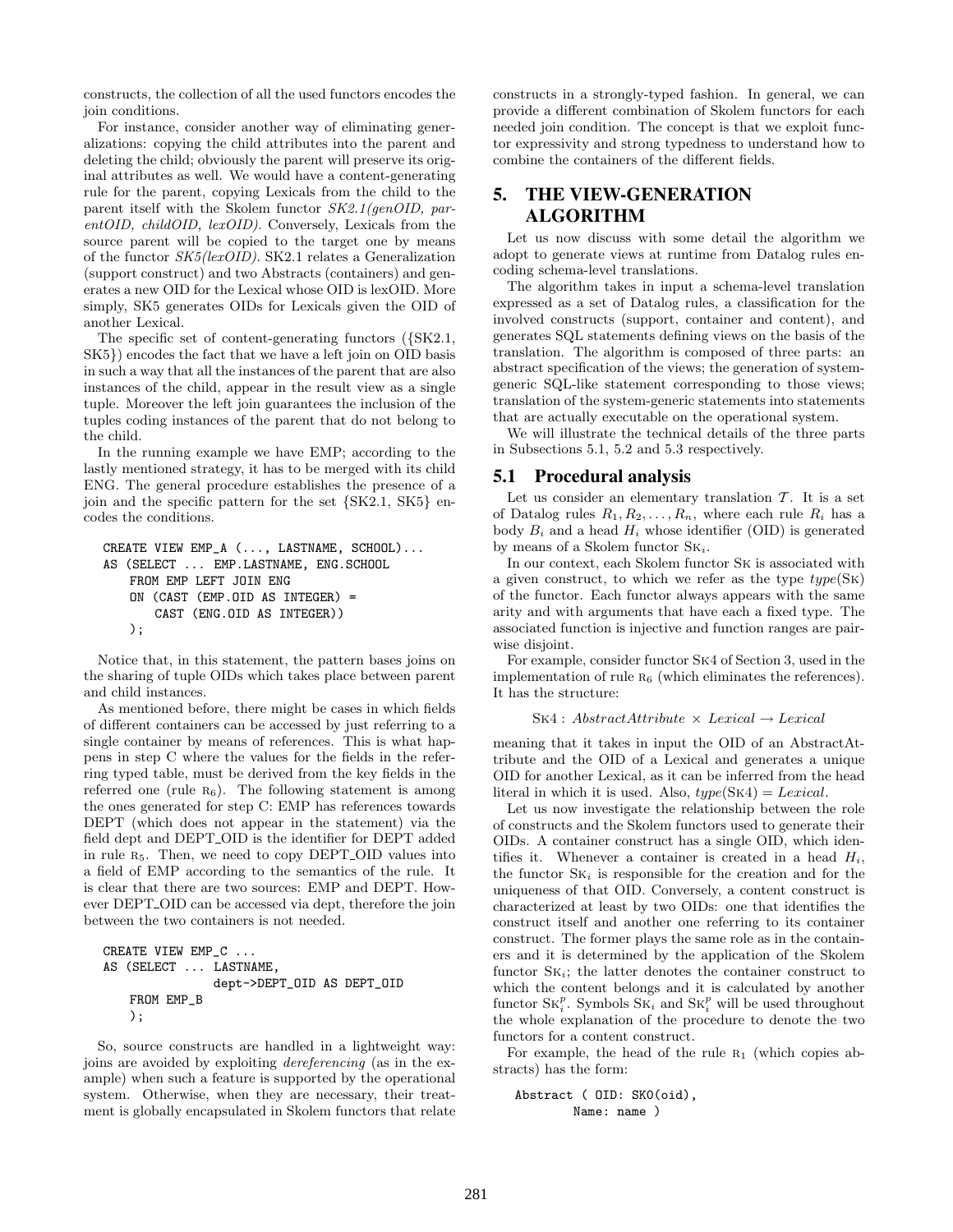and it is evident that it is characterized only by its OID. Conversely, a content construct, such as Lexical as mentioned in the head of rule  $R_2$  (which copies Lexicals), has at least two functors (one for each characterizing OID):

```
Lexical ( OID: SK5(lexOID),
```
...

#### abstractOID: SK0(absOID) )

SK5  $(S_{k_i})$  is the one used to generate unique values for instances of Lexical from OIDs of other Lexicals; SK0  $(SK_i^p)$ is the one used to connect each instance of Lexical (content) to the proper Abstract (container) by retrieving the OID of the target Abstract (abstractOID) from the one of the source (absOID).

In order to formalize a classification of constructs on the basis of the number of OIDs they have, similar considerations should be necessary also for support constructs. Indeed, in complex system there might be both container and content support constructs. However, this classification aims at providing a mechanism to detect content- and containergenerating rules on the basis of the head predicate. Since support constructs do not contribute to the generation of structures that handle actual data, we can limit our discussion to the illustrated cases.

Therefore a container construct is a construct where only one OID (the identifier), and the respective Skolem functor are meaningful, while a content one needs at least two OIDs. Consequently, we distinguish between container- and content-generating rules on the basis of the number of OIDs in the head predicate.

Given a Datalog rule  $R$  we define an *instantiated body* IB as a specific assignment of values for the constructs appearing in it. It means that for each construct in the body we have values for name, properties, references and OID that satisfy the predicates in the body of the rule itself with respect to the considered schema.

Notice that the body is evaluated only against MIDST supermodel, where the preliminary import phase has generated a representation for the schema of the operational system in terms of MIDST constructs. For example, consider the body of rule  $R_4$  (eliminating Generalizations), an instantiated version of it is the following one:

```
\epsilonGeneralization ( OID: 101,
        parentAbstractOID: 1,
        childAbstractOID: 2 );
```
In the running example, it expresses the fact that the Abstract representing the typed table EMP (with OID 1) is the parent of the Abstract representing the typed table ENG (with OID 2). As it is possible to infer from the example, the conditions expressed in the bodies of Datalog rules (which are evaluated within MIDST supermodel) may refer to container and content constructs as well as to support ones.

We define an instantiated head IH for a given instantiated body IB, as a construct whose name, properties, references and OID are instantiated as a consequence of the instantiation IB of  $B$ . Again with reference to  $R_4$ , we have the following instantiated head:

```
AbstractAttribute ( OID: SK2(101, 1, 2),
        isNullable: "false",
```
#### abstractOID: SK0(2), abstractToOID: SK0(1) )

This head defines a new AbstractAttribute for a given Generalization involving two Abstracts and, with respect to the operational database system, defines a reference column for a typed table referring to another typed table.

Finally an instantiated Datalog rule IR is a pair (IH, IB) where IH is an instantiated head for the instantiated body IB of  $R$ .

Let us introduce some notation and definitions that are useful to explain how views are generated.

- Given a translation  $\mathcal{T}$ , we denote the set of contentgenerating rules in it as  $Contents(\mathcal{T})$  and the set of container-generating rules as  $Contents(\mathcal{T})$ .
- Given a translation  $\mathcal T$  and a container-generating rule  $R$  in  $\mathcal T$ , we denote as *content*( $R, \mathcal T$ ) the set of rules generating contents for R. In symbols,  $content(R, T) =$  ${R_j \in Contents(T) | type(SK_j^p) = type(SK)}.$
- For each  $R \in$  Containers(T) (that is, for each container generating rule) we define an abstract view, as a pair  $Av = (R, content(R, T)),$  composed of the rule itself and of a set of rules, those that define contents for its container. An abstract view is generic in the sense that it is written with respect to types of constructs. The same argument can be applied to contents: in abstract views, the content-generating rules define types of columns (or attributes, or references, etc) and not specific instances of them.

Given an abstract view Av, we compute *instantiated views* over it. Each of them is defined as  $V = (IR, \{col_1, col_2,$ ...,  $col_n$ ). They are pairs composed of an instantiation IR of the container-generating rule  $R$  and of the set of all the possible instantiations of rules in  $content(R, T)$  that are coherent with IR.

Let us now exemplify these concepts in our running example. Let  $\mathcal T$  be the translation of step A. It follows that  $Contents(\mathcal{T}) = \{R_1\}$  and  $Contents(\mathcal{T}) = \{R_2, R_3, R_4\}.$ Consequently we can determine the following abstract view:  $Av_1 = (R_1, \{R_2, R_3, R_4\})$ . Finally, it is possible to instantiate the abstract view  $Av_1$  according to the constructs of the operational system. Then the instances<sup>8</sup> are:

$$
V_1 = (EMP \rightarrow_{\text{copy-abstract}} EMP, \n{EMP(lastName) \rightarrow_{\text{copy-lexical}} EMP(lastName), \nEMP(dept) \rightarrow_{\text{copy-abstract}Attribute} EMP(dept) \})
$$

$$
V_2 = (DEPT \rightarrow_{\text{copy-abstract}} DEPT, \{ DEPT(name) \rightarrow_{\text{copy-lexical}} DEPT(name), \nDEPT(address) \rightarrow_{\text{copy-lexical}} DEPT(address)\})
$$

$$
V_3 = (ENG \rightarrow_{\text{copy-abstract}} ENG,
$$
  
{ $ENG(school) \rightarrow_{\text{copy-lexical}} ENG(school),$   
 $Gen(EMP, ENG) \rightarrow_{\text{elim-gen}} ENG(EMP)\}$ }

An abstract view describes all the views that must be generated from a container-generating rule whose instantiations correspond to the views that will be generated.

 $8$ Notice that we do not change the name of the constructs after the application of the rules; anyway no ambiguity arises since they refer to different schemas.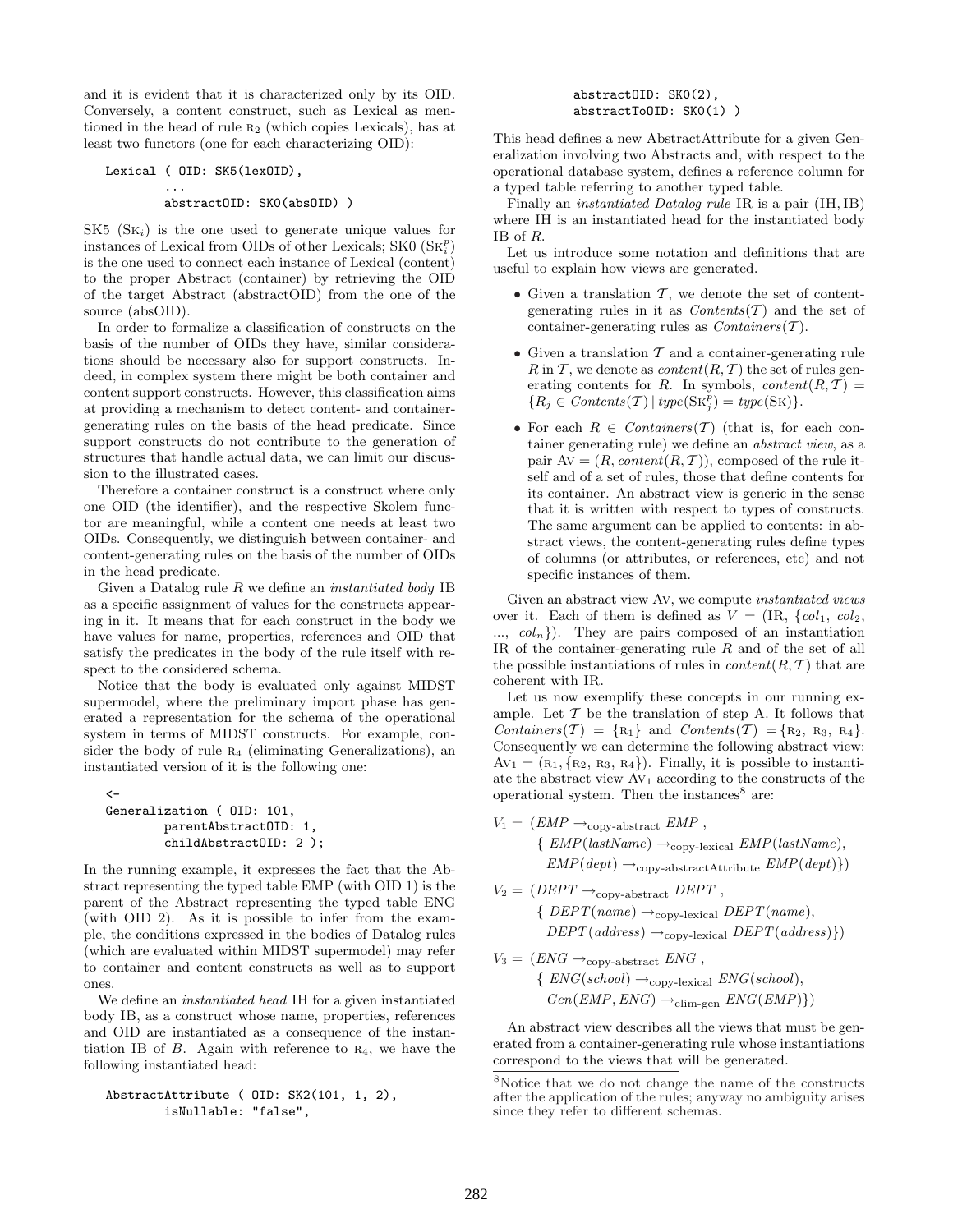## 5.2 View-generating statements

The second part of the procedure involves the translation of each instantiation V of every abstract view Av into a view-generating statement with the SQL structure:

```
CREATE VIEW name(col<sub>1</sub>, col<sub>2</sub>, ...)AS (SELECT a_1(s_1.col_1), a_2(s_2.col_2), \ldotsFROM source(col<sub>1</sub>) s_1 cond source(col<sub>2</sub>) s_2 cond ...
      )
```
In the statement, *name* is the instantiated name of  $H$  that denotes the container in the operational system. Then,  $col_1$ ,  $col_2, \ldots, col_n$  are the names of the constructs generated by all the possible instantiations of the body of the rules in  $content(R, T)$ , and so some of them may derive from different instantiations of the same rule, while others may derive from different rules.

Now we have to face two major issues to characterize the general statement: (a) the determination of the source container (in the statement denoted by  $source(col_i)$ ) and (b) the actual value for each content (indicated with the functional symbols  $a_i$ ); this problem has been informally discussed in Section 4.2 and consists in establishing a way of computing the values for fields in the result views, hence assigning a semantics to the functional symbols  $a_i$  in the statement. Problem (b) consists in the determination of the appropriate form of combination needed for the source containers of the various contents (indicated with the symbol cond). This problem has been discussed in Section 4.3 and consists in replacing cond with appropriate join conditions in the statement. We will discuss issues (a) and (b) separately in the remainder of the section.

As for point (a), given a content-generating rule  $R_i$  consider its functor,  $SK_i^p$ , that is, the one that links the head construct to the parent. The parameters of the functor are instantiated as a consequence of the instantiation of  $B_i$  and link the generated content with its source container (the one the functor  $\operatorname{Sk}_i^p$  is applied on).  $\operatorname{Sk}_i$  conveys information about the provenance of data (that is the content to derive the value from) for the content under examination.

The strategy we follow relies on a default case in which the functor has a parameter whose type is content. If this happens, that container is the source for the values. Otherwise, it is possible to specify annotations to force a specific behavior. An annotation is a query (for example a SQL statement) that specifies how to calculate the value for a field. Annotations must be written at schema level, expressing transformations to be applied for each different instantiation, as it happens for Datalog rules.

More precisely:

- if  $SK_i$  is not annotated (let us call this case a.1), at least one parameter of its must refer to a content construct (a real one in the operational system, since the functor is instantiated). Therefore, the value for the container instance is derived from it without any further computation.
- if  $SK_i$  is annotated (case a.2) with a query a, then a is applied in order to calculate the needed value. Notice that the query can be written referring to all the literals in the instantiated content-generating rule. Generally, these queries are very simple and use a small number of parameters. In the SQL statement above,

the functional symbols a denote the application of the query associated to an annotation (in the default cases this query has no effect).

As an example of case  $(a.1)$ , consider the rule  $R_6$  of step C, presented in Section 3, which replaces the references of typed tables with simple fields (in order to allow for the definition of value-based correspondences). The functor Sk4 is not annotated and takes in input the OID of the AbstractAttribute and the OID of the Lexical referred by it. This implies that values for the new field (generated to represent a reference) have to be directly derived (namely, copied) from values of the source Lexical.

On the other hand, as an example of case (a.2), consider the rule  $R_4$  of step A, presented in Section 3, which replaces the generalizations between two typed tables by adding a specific reference field (AbstractAttribute) in the child table. The functor Sk2 takes in input the OID of the Generalization and the ones of the two involved Abstracts. In this case it is correct to annotate the functor to specify how the values for the field have to be calculated.

The following pseudo-SQL statement is an example of annotation defined at schema level that helps calculate the value for the field.

#### SELECT INTERNAL\_OID FROM childOID;

It specifies that the value of the reference must coincide with the OID of the tuple under examination for the childOID (which refers to the view that is being populated).

A similar strategy should be followed to cope with rule  $R_5$ of step B. As we have seen, such a rule generates a key field for every typed table without an identifier: thus the problem of generating a unique value at data level arises. In the head of the rule, the functor Sk3(absOID) takes an Abstract as input parameter, meaning that there are no valid sources for the values. A possible annotation could be the following one:

#### SELECT INTERNAL\_OID FROM absOID;

It implies the adoption of the values of internal tuple identifiers (INTERNAL OID) as elements for the key of the typed table as explained in Section 4.

As for point (b) two cases are indeed possible for an instantiated view  $V_i$  in dependence on the instantiation of the functor  $\text{Sk}_i^p$ : (b.1) there are sets of contents deriving from the same container, let us call them sibling contents. This corresponds to instantiations of rules (be they the same or different ones) where the values of the parameters of the functors  $\text{SK}_i^p$  are the same; (b.2) there are contents deriving from different containers, let us call them non-sibling contents; this corresponds to instantiations of rules where the assigned values for the functor  $\mathbf{S}\mathbf{K}_i^p$  are different.

(b.1) can be thought of as a default case, in which no further definitions are necessary and the translation can be performed directly; viceversa (b.2) requires some decision and needs the definition of strategies to combine the sources.

In fact, in (b.1) it is sufficient to copy the contents from the container  $\text{SK}_i^p$  refers to. Thus, for each set of sibling contents, we have the specification of a content in the FROM part of the SQL statement.

On the other hand, in (b.2) the conds in the SQL statement must be translated into appropriate join conditions. It is clear that there are several variants for the joins, according to the semantics of the schema-level translation. The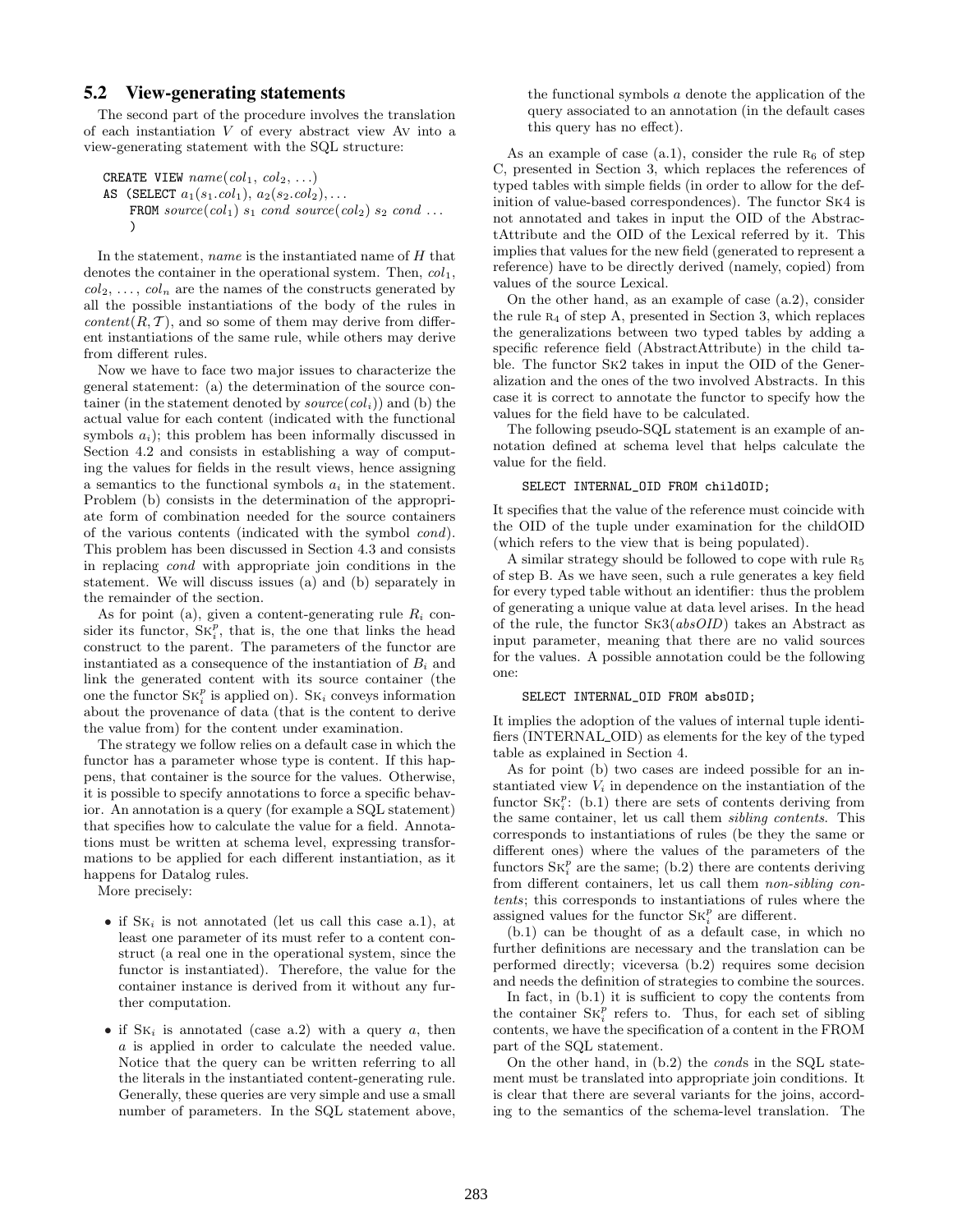key is that Skolem functors allow to specify this semantics at schema level in such a way that it can be translated into join conditions at data level. We define a schema-join correspondence SJ such that  $SJ : S^n \to cond$ , where  $S^n$  is a tuple of Skolem functors, cond is a join condition, expressed as a statement at schema level. The correspondence SJ then assigns a join condition to a specific tuple of functors, which are the ones that generate the OIDs for the contents in the container under examination. Then, for example, if a container has three contents: two sibling contents and a nonsibling one, then the tuple will be composed of two functors, one for the siblings and another one for the single content. Then the correspondence SJ will specify how to combine the two associated source containers in terms of join conditions. As for annotations, join conditions must be written at schema level (for example directly with a pseudo-SQL formalism) and, when omitted, the Cartesian product between the source containers is implied.

Case (b.1) is rather simple and an example of it is the overall translation of step A where, for each typed table, the values are directly derived from one source table and no joins are needed.

Conversely, as seen in Section 4, an occurrence of (b.2) arises in the elimination of generalizations consisting in copying the contents of child Abstracts into the parent. Obviously, since the parent maintains its contents, there are contents coming from the child typed table and others from the parent one. The involved functors are Sk2.1, the one responsible for the OIDs of Lexicals copied from the children to the parents (school from ENG to EMP in the example), and Sk5, responsible for the OIDs of the parent Lexicals (lastName of ENG in the example). Here we define the schema-join correspondence  $f : (SK2.1 (gen OID,$ parentOID, childOID, lexOID),  $SK5$  (lexOID))  $\rightarrow$  cond<sub>1</sub>, where  $cond_1$  can be defined according to a pseudo-SQL formalism as follows:

#### parentOID LEFT JOIN childOID ON INTERNAL\_OID;

This pseudo-SQL condition, together with the schema-join correspondence definition, specifies that, whenever two nonsibling set of contents derive from the combination of the functors Sk2.1 and Sk5, then the source containers have to be combined with a left join on the basis of the internal OID. The left join guarantees that instances of the parent that are not also instances of the child are preserved in the result. It is clear that different correspondences, in association with different join conditions, can be defined to cover a wide range of cases.

#### 5.3 Executable statements

After a system-generic SQL statement has been generated for a Datalog translation, it is customized according to the specific language and structures of the operational database system in order to be finally applied.

With respect to a complex translation involving more than one phase, each system-generic SQL statement encoding an elementary step is translated in terms of a system-specific and executable one. Then the views generated by one step are used by the following one and all the statements represent a pipeline of transformations yielding the desired output view.

The following SQL statements exemplify the elimination of hierarchies (rule  $R_4$ ) which takes place in step A with

reference to IBM DB2. This DBMS adopts the concept of typed view, which is a view whose type has to be defined explicitly. This motivates the presence of the two initial statements defining the types EMP2 and ENG2 in the result schema. The statements below implement the strategy consisting in using the internal OID to make the child refer to its parent. It is apparent that a lot of DB2 technical details are introduced in this last phase. Examples are the use of type constructors, the various casting functions or explicit scope modifiers.

CREATE TYPE EMP2\_t as (

lastname varchar(50)) NOT FINAL INSTANTIABLE

MODE DB2SQL WITH FUNCTION ACCESS REF USING INTEGER;

```
CREATE TYPE ENG2_t as (
     toEMP REF(EMP2_t),
     school varchar(50))
```
...;

CREATE VIEW EMP2 of EMP2\_t MODE DB2SQL (REF is EMP2OID USER GENERATED) as SELECT EMP2\_t(INTEGER(EMPOID)), lastname FROM EMP;

```
CREATE VIEW ENG2 of ENG2_t MODE DB2SQL
     (REF is ENG2OID USER GENERATED,
       toEMP WITH OPTIONS SCOPE EMP2) as
     SELECT ENG2_t(INTEGER(ENGOID)),
       EMP2_t(INTEGER(EMPOID)), school
     FROM ENG;
```
### 5.4 Discussion

The proposed algorithm represents the core step in translating schemas from a model to another at runtime since it allows the translation of Datalog rules into actually executable SQL statements on data. In previous works [3, 4, 5] we argued that MIDST is a model-independent implementation of the MODELGEN operator. Here we argue that the proposed algorithm extends the platform to a runtime context and allows for the interaction with heterogeneous database systems, without affecting that property. In fact the initial import of information about the schema of the operational database supports the definition of system-independent and model-independent translations. We manage to decouple the technical details of the operational system and its model from translation rules, by means of suitable import modules that allow to translate the internal representations of the systems in terms of the constructs of the supermodel.

Then the schema-level rules are actually applied on the supermodel in order to obtain schema information about the translated database, in such a way that further operations are possible. What the algorithm performs is a procedural analysis of translation on the basis of a generic whole-part (container-content) classification of supermodel constructs and on the basis of the model-awareness principle we foster in MIDST. It means that, although MIDST is modelgeneric, in the sense that translations can be applied independently of target and source models, we handle specific metadata about models by adopting typed constructs which differ from one another, and strongly typed Skolem functors, which can be applied on and return only specific types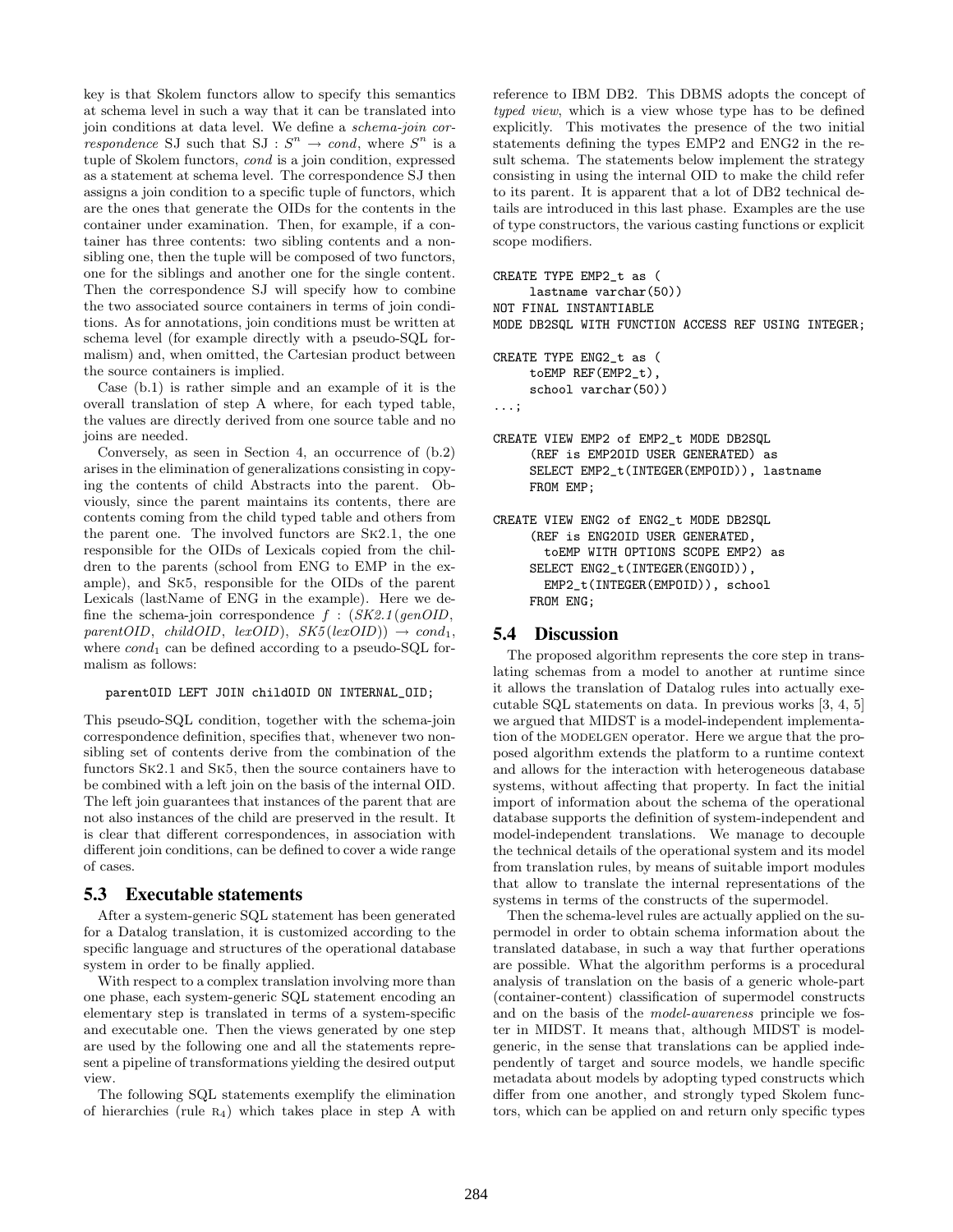of construct OIDs. Hence, as evident from the formal illustration of the algorithm, model-awareness allows to evaluate the relationships between constructs and their instances in the operational system without affecting the model-generic approach of the whole process.

The whole-part classification of the constructs of the supermodel is not a limitation because it is the essential relationship in most common data models. Moreover, more complex structures of target systems (such as nested tables, generalizations and so on) are indeed treated by means of support constructs that can be even used in translations to specify schema-level conditions.

The presented approach solves performance issues that affected MIDST due to the necessity to import into the supermodel and export back the whole database. Schema metadata are obviously much lighter than the actual data and the time spent in importing them has no relevance in the performance of the translation. Furthermore, the computation of the SQL-generating statements is performed only once (and in advance) for each translation; then the optimization of the query and the performance issues are entirely devoted to the operational database system. From our point of view, in other papers [3, 4, 5] we showed that although MIDST is model-independent, hence it handles translations between any pair of models, the number of the needed steps is bounded and small. Moreover, the number of the generated queries is minimal. In fact, due to the detection of the appropriate join conditions, we generate one query for each view needed in the operational system and do not need to unite results from different statements.

## 6. RELATED WORK

The problem of translating schemas between models has a largely recognized significance and has been pursued in the literature according to several perspectives of model management. Bernstein and Melnik [8] present the current state of the art in this field and, indirectly, outline an overview of the major approaches and achievements.

The approach towards runtime translation illustrated in this paper is based on MIDST [3, 4, 5], a platform allowing for model-independent schema and data translation. Its theoretical basis are laid in [3, 5, 6, 7] and provide a framework to perform model-independent schema and data translation. In this paper we provide the framework with a runtime design and go beyond the limitations expressed in [8, Sec.3.1].

The problem of translating schemas between models has been pursued by various other authors, including [13, 15], with approaches that are either focussed on the schema level or on abstract models and languages.

In this paper we have tackled the problem of enhancing MIDST with the possibility of applying runtime translations in such a way that data exchange queries are computed out of schema translation rules and are used to generate views. Our approach towards data exchange is not formal, what we are interested in is the set of statements solving the data exchange problem between the source schema and the wanted view; however we share many ideas with characterizations by Fagin et al.[11, 10].

Mork et al. [17] also adopt a runtime approach (based on [3, 7]) to solve the specific problem of deriving a relational schema from an extended entity-relationship model. They use a rule-driven approach and write transformations that are then translated into the native mapping language. However, although they face many issues such as schema update propagation and inheritance, indeed they solve a specific subset of problems and provide an object-relational mapping tool similar to [14]. In [9], Bernstein et al. adopt a runtime approach to allow a developer to interact with XML or relational data in an object-oriented fashion. On the one hand their perspective is different since they only deal with a specific kind of heterogeneity; in addition they address the problem by translating the queries while we aim at generating views on which the original queries can be directly applied.

Our approach is aimed at providing a runtime support to the whole range of translations allowed by MIDST that is not limited to object-to-relational or xml-to-object, but involves any possible transformation between a pair of models in our supermodel (ER, OR, OO, XSD, Relational, etc.).

Our approach shares some analogies with Clio [10, 11, 12, 16, 19] too. Its aim is building a completely defined mapping between two schemas, given a set of user-defined correspondences. As for our translations, these mappings could be translated into directly executable SQL, XQuery or XSLT transformations. However, in the perspective of adopting Clio in order to exchange data between two heterogeneous schemas, the needed mappings should be defined manually; moreover, there is no kind of model-awareness in Clio, which operates on a generalized nested relational model. Although it can be shown to subsume a considerable amount of models, in a real application scenario a preliminary translation and adaptation of the operational system should be performed, leading to the problems of the initial MIDST approach.

The presented runtime extension of MIDST is a significant step with respect to the process of turning the platform into a complete model management system [1]. In such a perspective, Datalog rules are not only seen as model-to-model translations, but encode more general transformations that implement schema evolution and model management operators. Therefore the possibility of applying translation, hence operators, at runtime allows for the runtime solution to model management problems with model-independent approaches like the ones illustrated in [2].

# 7. CONCLUSIONS

The main contribution of this paper is a runtime version of MIDST. We have showed how we can generate executable statements out of translation rules. The approach aims at being general, in the sense that the final objective is to derive an executable statement for any possible translation.

A major issue is the query language. It is necessary to specify a language capable of interacting with all the involved models homogeneously. Although in some cases, such a single language would be available, some situations are more complex and need further investigation. Examples are the ones involving translations from object-relational to XML and viceversa

The concrete examples we have shown in this paper are based on SQL, which has the advantage of supporting different models, in particular the object-relational (which has many variants) as well as the relational one. However, the approach we have shown has a significant language independent step that can be the basis for further experimentation, especially in the XML world, possibly in conjunction with SQL itself.